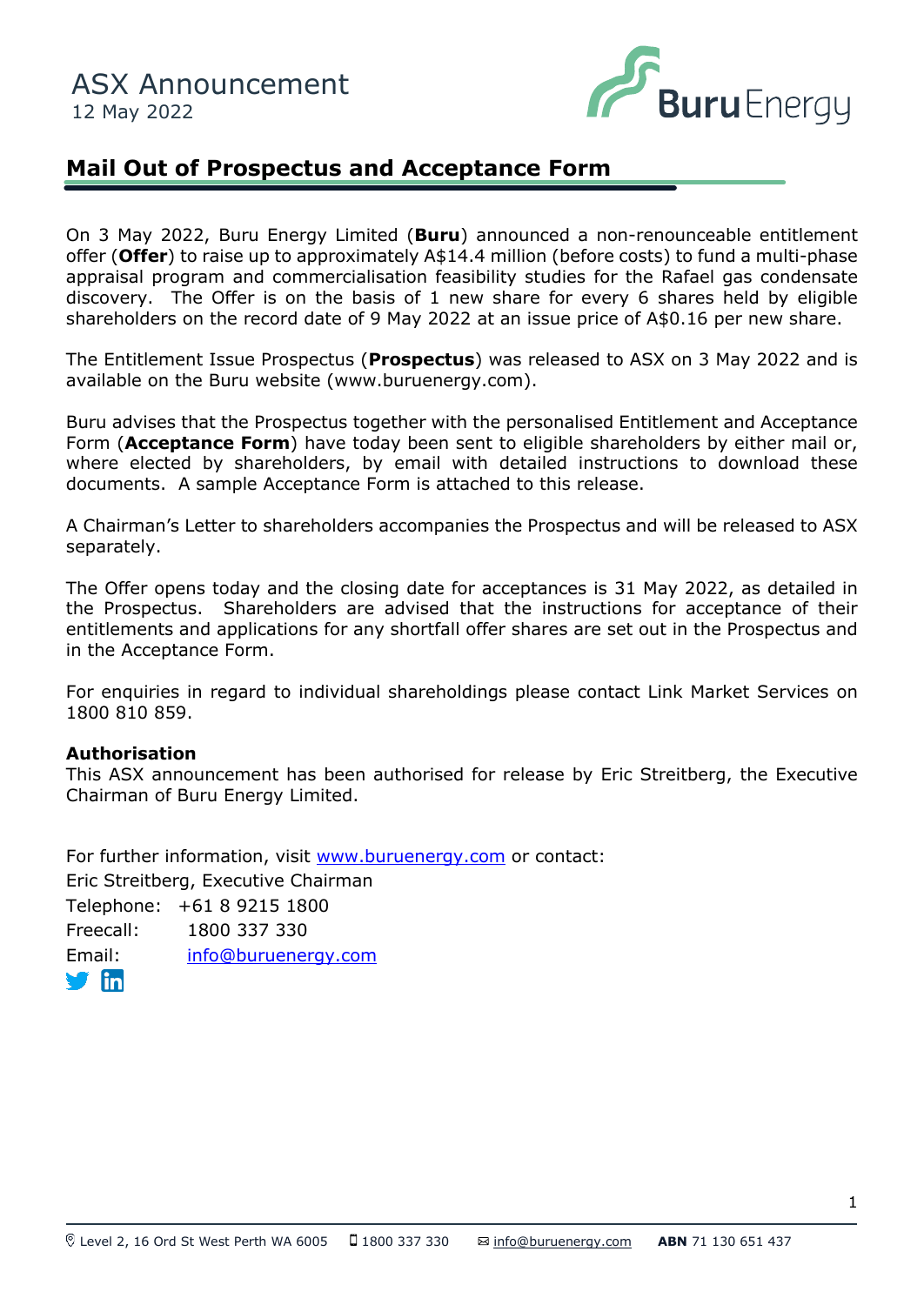

Mr John Smith Sample Co. 123 Sample Street SAMPLETOWN QLD 4444 All Registry communications to: Link Market Services Limited Locked Bag A14 Sydney South NSW 1235 Australia

Telephone: 1800 810 859 From outside Australia: +61 1800 810 859

Website: www.linkmarketservices.com.au

#### **IID: 123456789**

ASX Code: BRU

#### **SRN/HIN: 123456789**

**Entitlement Number: 123456**

| <b>Offer Closes</b><br>5:00pm (AEST):                                                    | 31 May 2022 |  |
|------------------------------------------------------------------------------------------|-------------|--|
| Amount payable on full acceptance<br>at A\$0.16 per Share:                               | \$160       |  |
| <b>Entitlement to New Shares</b><br>(on a 1 New Share for 6 basis):                      | 1000        |  |
| Number of Eligible Shares held as<br>at the Record Date, 7:00pm (AEST)<br>on 9 May 2022: | 6000        |  |

## **ENTITLEMENT AND ACCEPTANCE FORM**

As an Eligible Shareholder you are entitled to acquire 1 New Share for every 6 Existing Shares that you hold on the Record Date, at an Offer Price of A\$0.16 per New Share. You may also apply for additional Shortfall Shares in excess of your Entitlement, at the Offer Price. This is an important document and requires your immediate attention. If you do not understand it or you are in doubt as how to deal with it, you should contact your accountant, stockbroker, solicitor or other professional adviser. **IMPORTANT:** The Offer is being made under the Prospectus dated 3 May 2022. The Prospectus contains information about investing in the New Shares. Before applying for New Shares, you should carefully read the Prospectus. This Entitlement and Acceptance Form should be read in conjunction with the Prospectus. **ENTITLEMENT AND ACCEPTANCE FORM**<br>
Fe entitled to acquire 1 New Share for every 6 Existing Shares that you hold on the Record Date, at an Off<br>
Shortfall Shares in excess of your Entitlement at the Offer Price. This is an i

### **PAYMENT OPTIONS**

If you wish to take up all or part of your Entitlement (as shown above), or take up all of your Entitlement and apply for additional Shortfall Shares, you have two payment options detailed below.

#### **OPTION 1: PAYING BY Bpay®**

If paying by Bpay®, refer to the instructions overleaf. **You do NOT need to return the acceptance slip below if you elect to make payment by Bpay®.** Payment must be received via Bpay® before 5:00pm (AEST) on 31 May 2022. You should check the processing cut off-time for Bpay® transactions with your bank, credit union or building society to ensure your payment will be received by the Registry in time. By paying by Bpay® you will be deemed to have completed an Application Form for the number of New Shares equal to your Application Monies.

## **OPTION 2: PAYING BY CHEQUE OR BANK DRAFT**

If paying by cheque or bank draft, complete and return the acceptance slip below with your Application Monies. No signature is required on the acceptance slip. The acceptance slip with your Application Monies must be received by the Registry before 5:00pm (AEST) on 31 May 2022.

#### **Telephone & Internet Banking – Bpay®**

Contact your bank or financial institution to make this payment from your cheque, savings, debit or transaction account. More info: www.bpay.com.au ® Registered to Bpay Pty Ltd ABN 69 079 137 518

See overleaf for details and further instructions on how to complete and lodge this Entitlement and Acceptance Form.

**Ref:**

**Biller Code:** 369579

#### **THIS IS A PERSONALISED FORM FOR THE SOLE USE OF THE SHAREHOLDER AND HOLDING RECORDED ABOVE.**

|                                                                                                                                                                                                                                          |                      | Please detach and enclose with payment | IID:                  |                                                            |  |  |
|------------------------------------------------------------------------------------------------------------------------------------------------------------------------------------------------------------------------------------------|----------------------|----------------------------------------|-----------------------|------------------------------------------------------------|--|--|
| <b>Buru</b> Energy                                                                                                                                                                                                                       |                      |                                        |                       | SRN/HIN:                                                   |  |  |
| ABN 71 130 651 437                                                                                                                                                                                                                       |                      |                                        |                       | <b>Entitlement Number:</b>                                 |  |  |
| Number of New Shares accepted (being not more<br>A<br>than your Entitlement shown above)                                                                                                                                                 | $\, {\bf B}$         | Number of additional Shortfall Shares  | C                     | Total number of New Shares accepted<br>(add Boxes A and B) |  |  |
|                                                                                                                                                                                                                                          | +                    |                                        | $=$                   |                                                            |  |  |
| PLEASE INSERT CHEQUE OR BANK DRAFT DETAILS – Cheques or bank drafts must be drawn on an Australian branch of a financial institution in Australian currency,<br>D<br>made payable to "Buru Energy Limited" and crossed "Not Negotiable". |                      |                                        |                       |                                                            |  |  |
| Drawer                                                                                                                                                                                                                                   | <b>Cheque Number</b> | <b>BSB Number</b>                      | <b>Account Number</b> | Amount of Cheque                                           |  |  |
|                                                                                                                                                                                                                                          |                      |                                        |                       | A\$                                                        |  |  |
| Е<br><b>CONTACT DETAILS - Telephone Number</b>                                                                                                                                                                                           |                      | Telephone Number - After Hours         |                       | <b>Contact Name</b>                                        |  |  |
|                                                                                                                                                                                                                                          |                      |                                        |                       |                                                            |  |  |